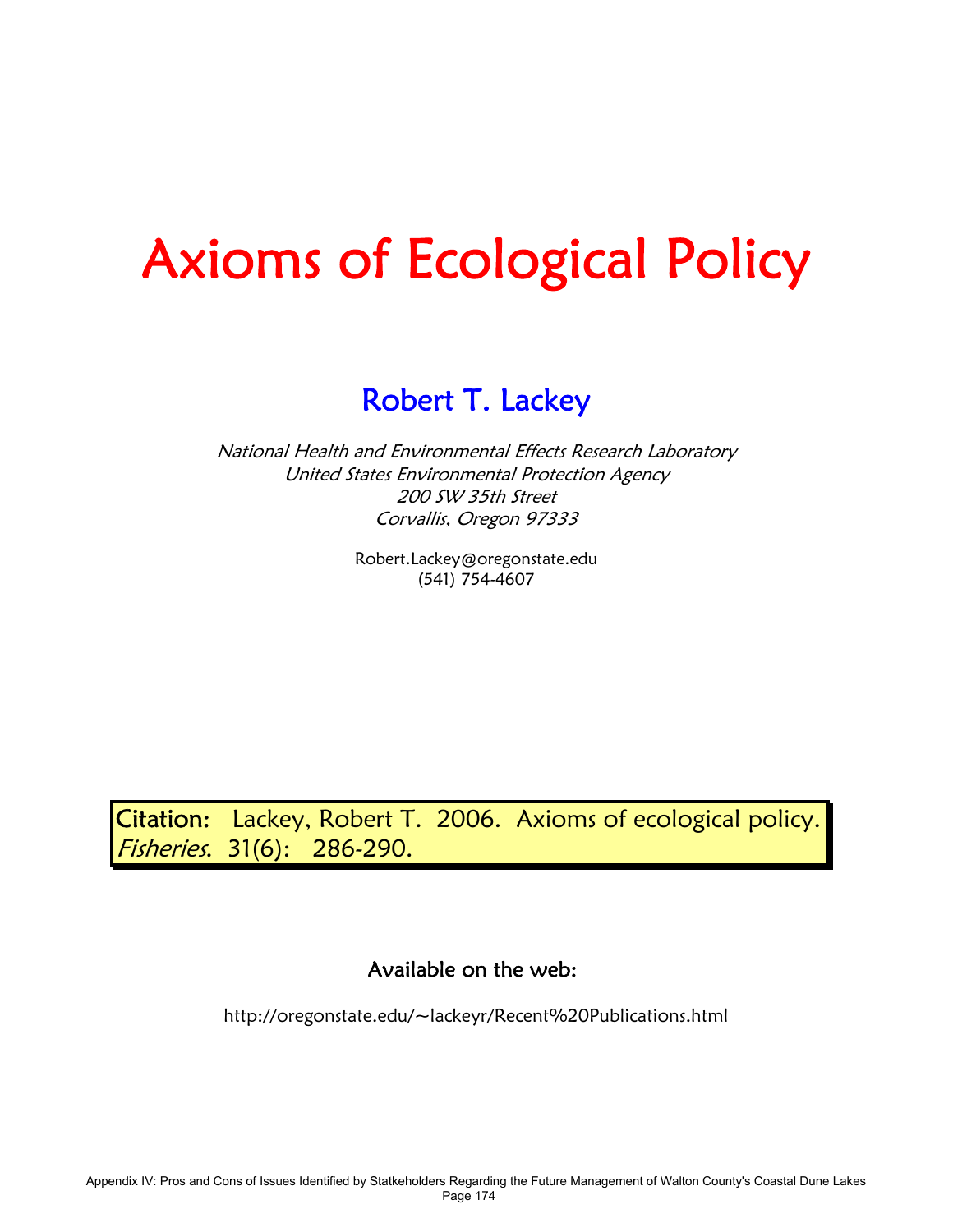# Axioms of Ecological Policy1

## Robert T. Lackey2

National Health and Environmental Effects Research Laboratory U. S. Environmental Protection Agency Corvallis, Oregon 97333

Robert.Lackey@oregonstate.edu (541) 754-4607

#### Abstract

 $\overline{a}$ 

Many current ecological policy problems are contentious and socially wrenching. Each possesses unique features, but there are several generalities that apply to nearly all. I propose nine axioms that are typical of most current ecological policy problems: (1) the policy and political dynamic is a zero-sum game; (2) the distribution of benefits and costs is more important than the ratio of total benefits to total costs; (3) the most politically viable policy choice spreads the benefits to a broad majority with the costs limited to a narrow minority of the population; (4) potential losers are usually more assertive and vocal than potential winners and are, therefore, disproportionately important in decision making; (5) many advocates will cloak their arguments as science to mask their personal policy preferences; (6) even with complete and accurate scientific information, most policy issues remain divisive; (7) demonizing policy advocates supporting competing policy options is often more effective than presenting rigorous analytical arguments; (8) if something can be measured accurately and with confidence, it is probably not particularly relevant in decision making; and (9) the meaning of words matters greatly and arguments over their precise meaning are often surrogates for debates over values.

<sup>2</sup> Senior Fisheries Biologist with the U.S. Environmental Protection Agency located in Corvallis, Oregon and courtesy professor of fisheries science and adjunct professor of political science at Oregon State University.

Appendix IV: Pros and Cons of Issues Identified by Statkeholders Regarding the Future Management of Walton County's Coastal Dune Lakes Page 175

<sup>&</sup>lt;sup>1</sup>The views and opinions expressed are those of the author and do not necessarily represent those of any organization.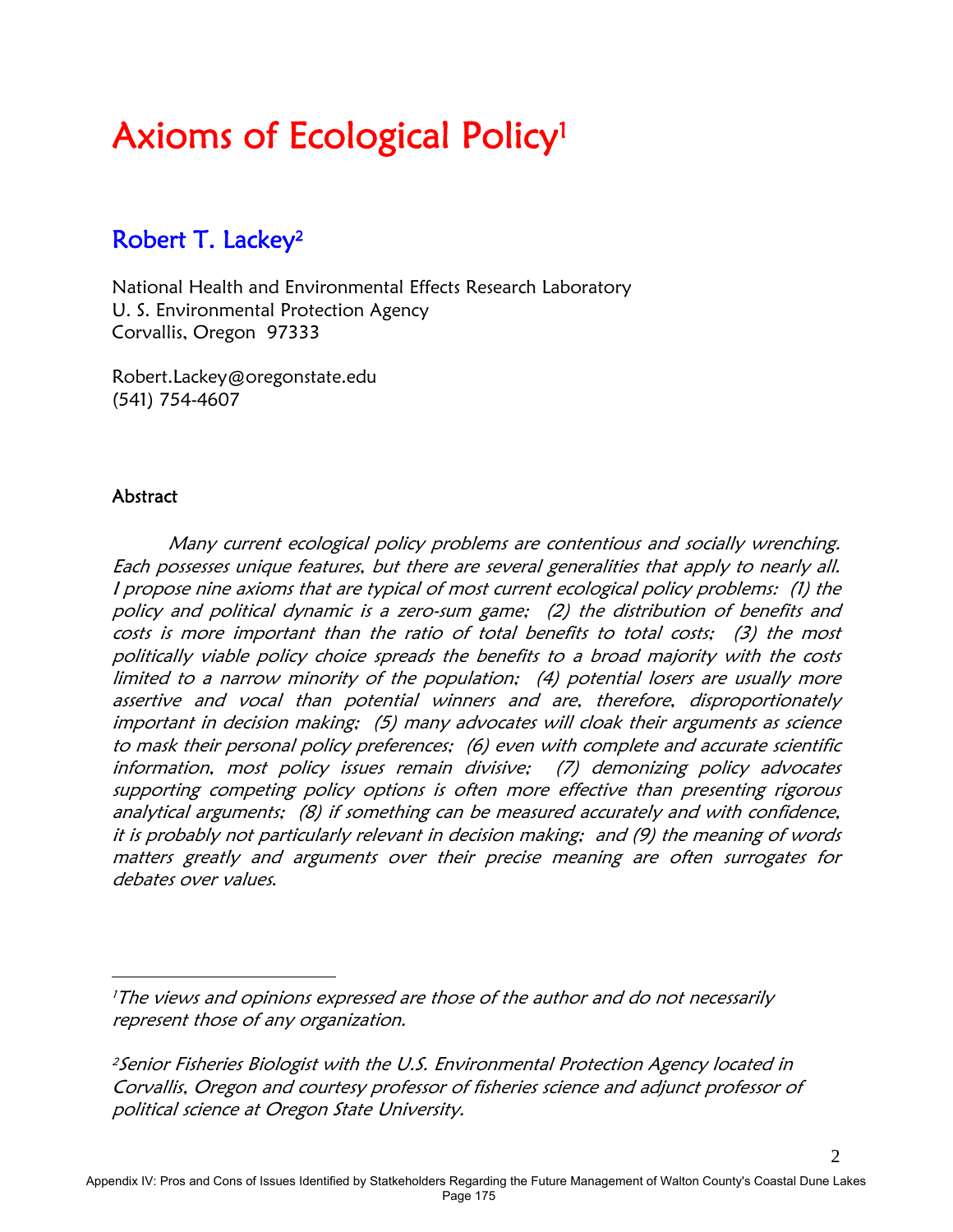#### **Introduction**

 Many of today's ecological policy issues are politically contentious, socially wrenching, and replete with scientific uncertainty. They are often described as wicked, messy policy problems (e.g., reversing the decline of salmon; deciding on the proper role of wild fire on public lands; what to do, if anything, about climate change; worries about the consequences of declining biological diversity; making sense about the confusing policy choices surrounding notions of sustainability).

Wicked, messy ecological policy problems share several qualities: (1) *complexity* — innumerable options and trade-offs; (2) *polarization* — clashes between competing values; (3) winners and losers - for each policy choice, some will clearly benefit, some will be harmed, and the consequences for others is uncertain; (4) *delayed consequences* — no immediate "fix" and the benefits, if any, of painful concessions will often not be evident for decades; (5) *decision distortion* — advocates often appeal to strongly held values and distort or hide the real policy choices and their consequences; (6) national vs. regional conflict — national (or international) priorities often differ substantially from those at the local or regional level; and (7) *ambiguous role for science* — science is often not pivotal in evaluating policy options, but science often ends up serving inappropriately as a surrogate for debates over values and preferences.

 As if they are not messy enough, ecological policy issues may become further clouded by skepticism about the independence of scientists and scientific information. Much of the available science is tendered by government agencies, companies and corporations, and public and private organizations, as well as myriad public and private interest and advocacy groups. Each arguably has a vested interest in the outcome of the debate and often promulgates "science" that supports its favored position.

 All ecological policy problems have unique features, thus there are exceptions to every generality, but are there lessons learned that can be broadly applied? The purpose of this article is to propose a set of such lessons learned. The lessons could be labeled principles, suppositions, empiricisms, doctrines, guidelines, rules, or conventions, but I offer them as axioms. Like all axioms, mine are not universally true, but are applicable in most situations.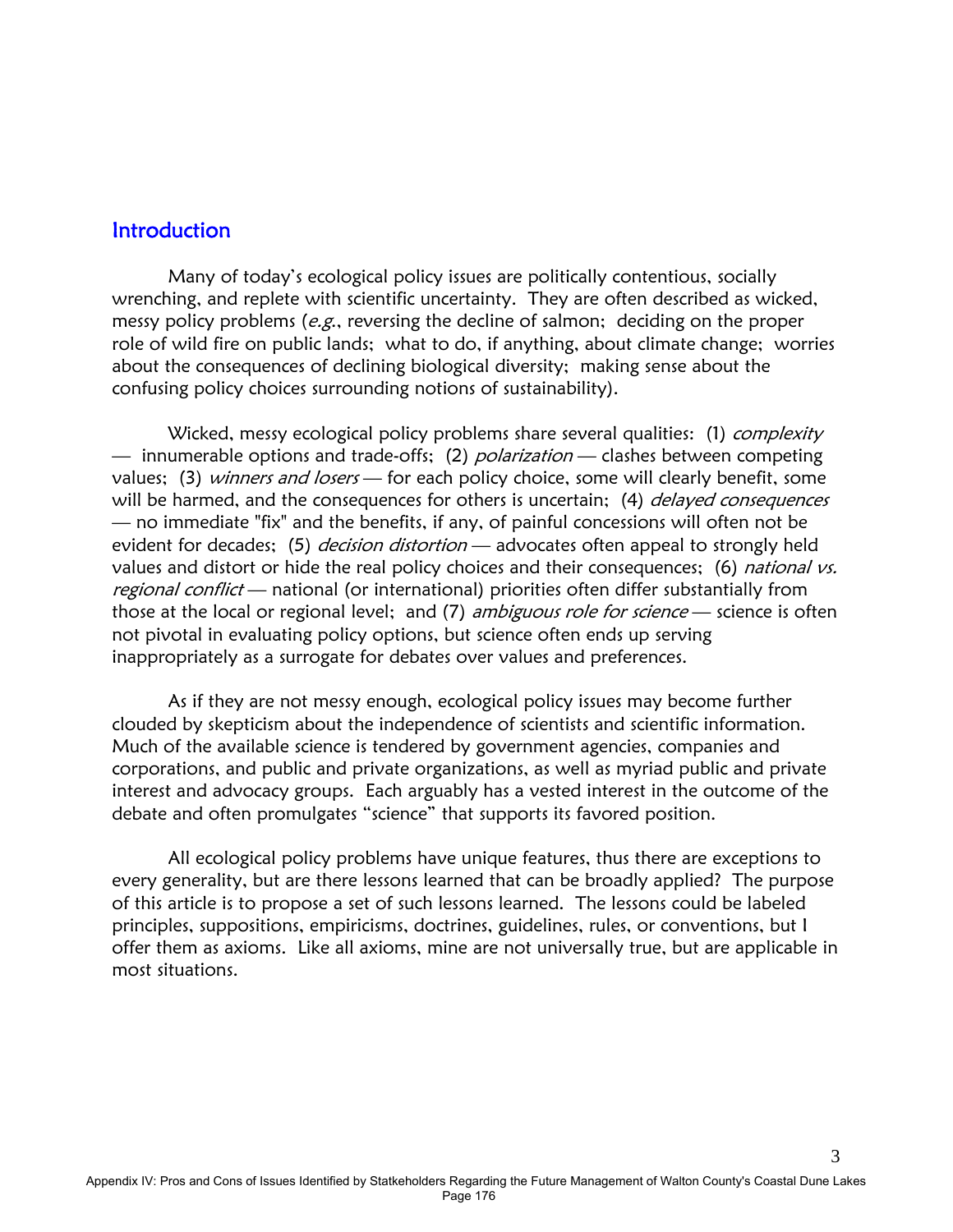## Key definitions in ecological policy:

 $\overline{\phantom{a}}$ 

 $\overline{\phantom{a}}$ 

Value: a core belief which tends to determine or shape personal or group policy preferences

Policy: a decision or plan of action for accomplishing a desired outcome

Policy advocacy: active support of a particular policy or class of policies

Policy analysis: formal assessment of the consequences and implications of the possible options for addressing an ecological policy problem

Politics: process of debate, negotiation, and compromise for achieving a desired policy goal

Science: information gathered in a rational, systematic, testable, and reproducible manner

Scientist: a person who generates or interprets scientific information or "science"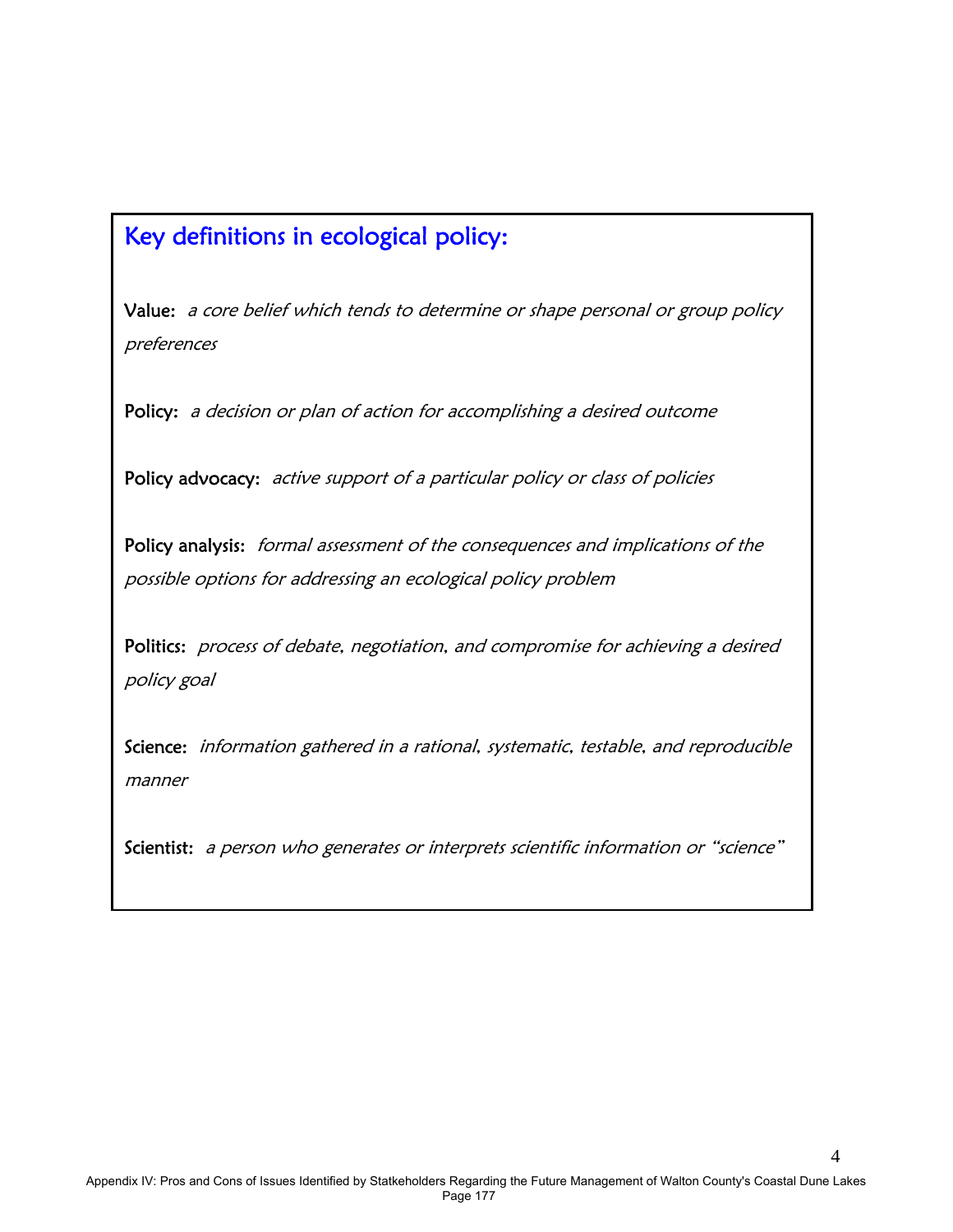#### Ecological Policy Axiom 1 — The policy and political dynamic is a zero-sum game

 Probably the most sobering reality for the uninitiated is that selecting any proposed policy choice results in winners and losers. The search for a "win-win" choice, which sounds so tantalizing to decision makers, is hopeless with even superficial policy analysis. There are always winners and losers even though people running for office may try to convince the voters otherwise.

 Consider the escalating competition for scarce water resources in many regions of North America. In areas of expanding human populations and/or expanding economic activity, the competition for water can be brutal. Any policy choice results in a set of winners and another set of losers. The winners and losers may be those in this or future generations, obvious or vague elements of society, or in near or distant regions. The benefits and costs may be both monetary and nonmonetary; may be realized immediately or over many years; and may be diffused across many segments of society or concentrated on a few.

 As with competition for scarce water, most policy options result in some interest groups getting what they want (or at least most of what they want), others getting little or none of what they want, and still others ending up somewhere in between. In short, the role of the policy analyst is often to *identify* for the policy maker who are the winners and who are the losers. In contrast, the role of the policy maker is to *decide* who wins and who loses.

 Searching for the nonexistent but ever politically tantalizing win-win solution often ends up frustrating everyone. Except for the most trivial policy issues, compromise is necessary to craft a proposed policy that is democratically possible. Thus, ecological policy winds up as the classic zero-sum game. Accepting this reality encourages serious discussion about how to best resolve complex ecological policy issues.

#### Ecological Policy Axiom 2 — The distribution of benefits and costs is more important than the ratio of total benefits to total costs

 Benefits are the consequences of a policy option or decision that are categorized as good outcomes. Benefits are sometimes measured solely in terms of money, but are more broadly encompassed by all the desirable things that are most likely to happen. Conversely, the costs are the *undesirable* outcomes that are likely to happen (often, but not always, measured in monetary terms).

 Complicating ecological policy analysis is that, exclusive of money, one person's benefits may be another's costs. Preserving a wetland, for example, is a benefit for those wishing to preserve such land in its unaltered condition, but such a policy option is a cost to those who wish to ditch and drain the same land to improve agricultural productivity.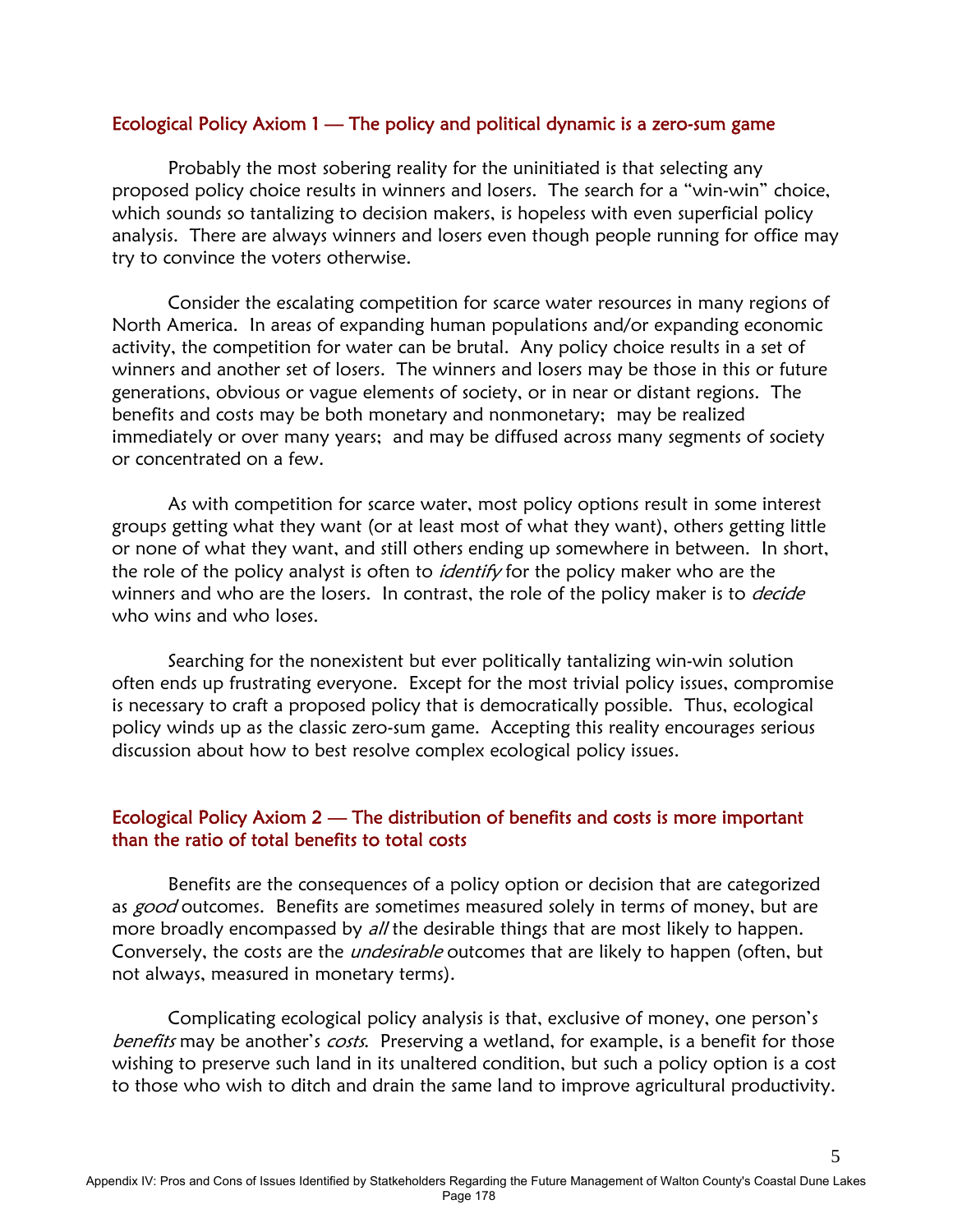To the uninitiated it may seem that the most important factor in decision making is weighing the total benefits against the total costs. Rather, it is usually the case that the most important factor is the perception of who receives the benefits vs. who will bear the costs.

Weighing costs  $\nu s$ . benefits is tricky. Because costs and benefits are not simply the things that are measurable, but include loss of personal freedoms, religious or spiritual preferences, individual rights, etc. Benefits and costs can be categorized as either "real" or "perceived." Real benefits and costs are the things that analysts are keen to measure, perhaps mostly because they can be measured. Perceived benefits and costs, however, are the things that people mostly weigh in determining their position on a particular policy issue. They are arguably *impossible* to measure with much confidence.

#### Ecological Policy Axiom 3 — The most politically viable policy choice spreads the benefits to a broad majority with the costs limited to a narrow minority of the population

 Democracies theoretically operate on delegated compromise validated by periodic voting. To gain sufficient political support (votes) for a proposed policy, it is prudent for the decision maker to spread the benefits across a sufficiently large number of people to garner majority support. The corollary is that those (including future generations) who bear the costs should be a minority and the smaller the better.

 In political dialog the narrowly-defined minority is often labeled pejoratively as a "special interest" or some other term meant to isolate the group from the majority and weaken the force of its argument.

 Consider the question of whether a particular dam should be removed to help restore native aquatic species. Almost assuredly the policy debate will be framed as a conflict between the *general* interests of society (e.g., providing reliable electricity, protecting native species, or maintaining cheap barge transportation) vs. special interests (e.g., greedy electric power companies, elite environmentalists, or corporate grain farmers). To market their policy preference, proponents will try to couch their choice as that of the majority (mainstream) and the opponent's position as being that of a small minority (special interest).

 None of these policy advocacy tactics necessarily are wrong, immoral, or unethical, but rather reflect the nature of democratic debate. Those involved in policy analysis or providing science to help inform policy debates, however, should be attuned to such tendencies.

6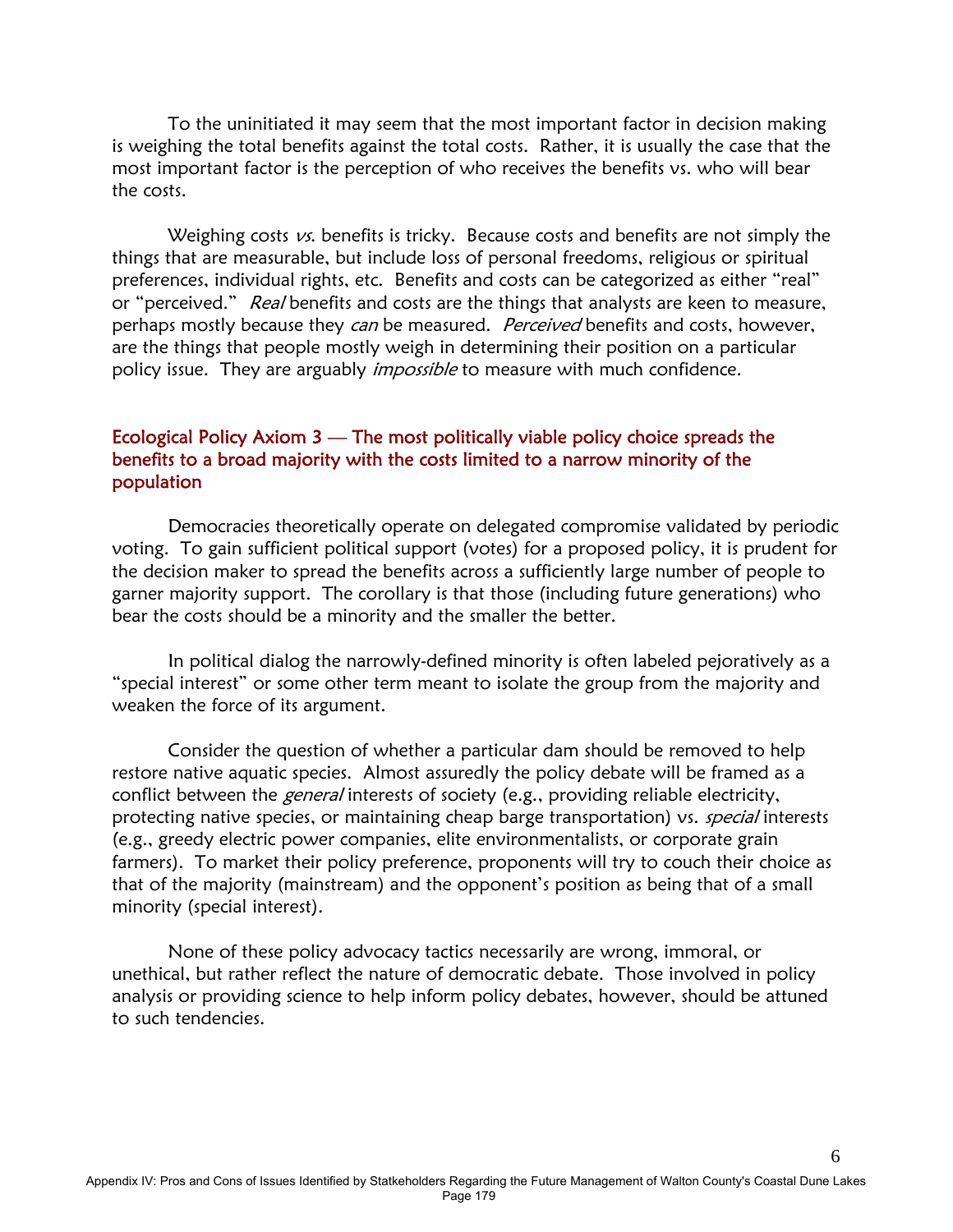#### Ecological Policy Axiom 4 — Potential losers are usually more assertive and vocal than potential winners and are, therefore, disproportionately important in decision making

With many ecological policy questions, those who bear the costs, the losers, have a disproportionately greater influence on the decision making process. While policy analysis tends to evaluate the rationality of competing policy arguments, the political process tends to weigh breath and vigor in support of each competing policy option. Issues of perceived fairness are important in the political process, but difficult to quantify in policy analysis.

 For example, consider the possible listing (under the U.S. Endangered Species Act or the Canadian Species at Risk Act) of a fish species found only in a relatively small geographical area. Except for committed preservationists, most people see the issue as not pivotal although they may philosophically support species preservation in general. In contrast, those whose land and livelihood will be adversely affected are likely to be aggressively hostile to the proposed listing.

#### Ecological Policy Axiom 5 — Many advocates will cloak their arguments as science to mask their personal policy preferences

 Technocrats, as I apply the label, are individuals with scientific training who are responsible for implementing law or ecological policy. There is an understandable impulse by technocrats to insert what they *think* is or *should* be the appropriate public policy goal or option. For example, should ecological restoration be aimed at recreating the ecological condition that existed at the beginning of the Holocene, just prior to 1492, or at the end of last week? The answer requires making a value judgment  $-$  a policy choice which is necessarily a political judgment  $-$  and it is not a scientifically derived decision. Ecologists and other scientists should assess the feasibility and ecological consequences of achieving each possible restoration target. Selecting from among the choices, however, is a societal enterprise.

Similarly, notions of *degraded* or *damaged* ecosystems, the metaphors of ecosystem health or biotic integrity, or the relative importance ascribed to natural conditions vs. altered conditions need to be calibrated by societal values and preferences, not by those offered by scientists and technocrats. For example, one person's "damaged" ecosystem is another person's "improved" ecosystem. A "healthy" ecosystem can be either a malarial swamp or the same land converted to an intensively managed rice paddy. Neither can be seen as objectively "healthy" except through the lens of an individual's values and preferences.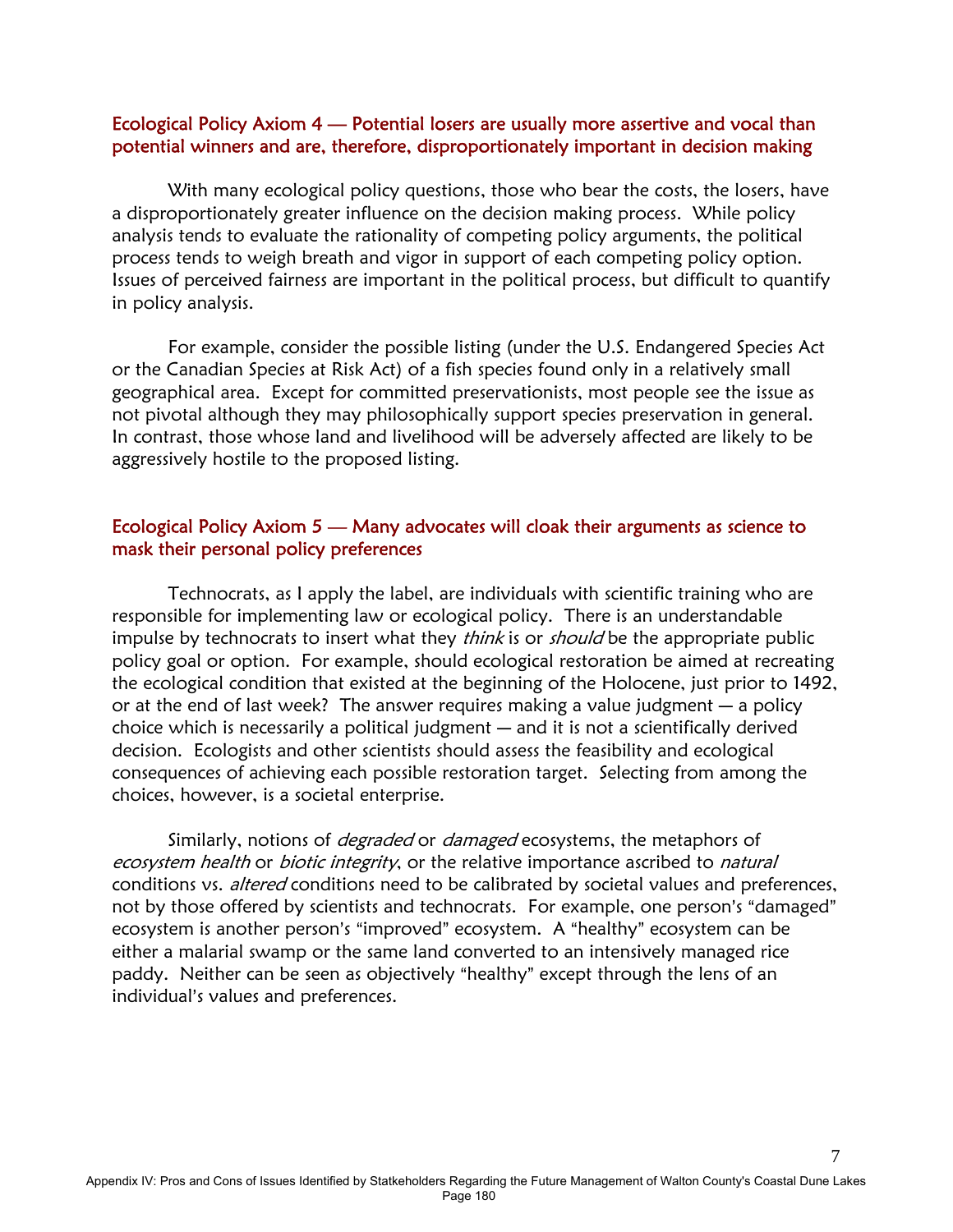Those of us who work in applied ecology must be constantly on guard against the incursion of normative science into our scientific language and thought. Normative science has built-in, often subtle, policy preferences and biases. Referring to an ecosystem as being "sick" or "healthy" is predicated on a value judgment that one state of that ecosystem is preferable to another. Such a diagnosis may be appropriate as personal or collective policy judgments, but should not be offered under the guise of providing policy neutral science.

 Scientists should, as they often do, play an important role in ecological policy deliberations, however their role should be carefully circumscribed even though political institutions rarely provide clear boundaries or guidance. Some of the players in policy deliberations, along with much of the public, remain ignorant to what is scientific information vs. a policy preference that sounds like science.

#### Ecological Policy Axiom 6 — Even with complete and accurate scientific information, most policy issues remain divisive

 The lament that "if we just had some better science, we could resolve this policy question" is common among both scientists and decision makers. Calls for more research are ubiquitous in ecological policy debates.

 In most policy cases, even if we had complete scientific knowledge about all aspects of an issue, the same rancorous debate would emerge. Root policy differences are invariably over values and preferences, not science and facts.

 Consider, for example, the ongoing debate over the management of U.S. public forests. Nearly every faction supports the policy goal of managing to achieve "forest health" or perhaps "ecosystem health." Many assert that the path to achieving a healthy forest would be pretty clear if we understood the underlying science. Thus there are regular calls for more research, but all the science in the world will not resolve the "healthy" forest debate because it is fundamentally over conflicting values.

#### Ecological Policy Axiom 7 — Demonizing policy advocates supporting competing policy options is often more effective than presenting rigorous analytical arguments

 Scientists and policy analysts become frustrated when they fail to recognize that political debates are partly logical argument and partly image. Negative images are often considered more effective in swaying people than positive ones.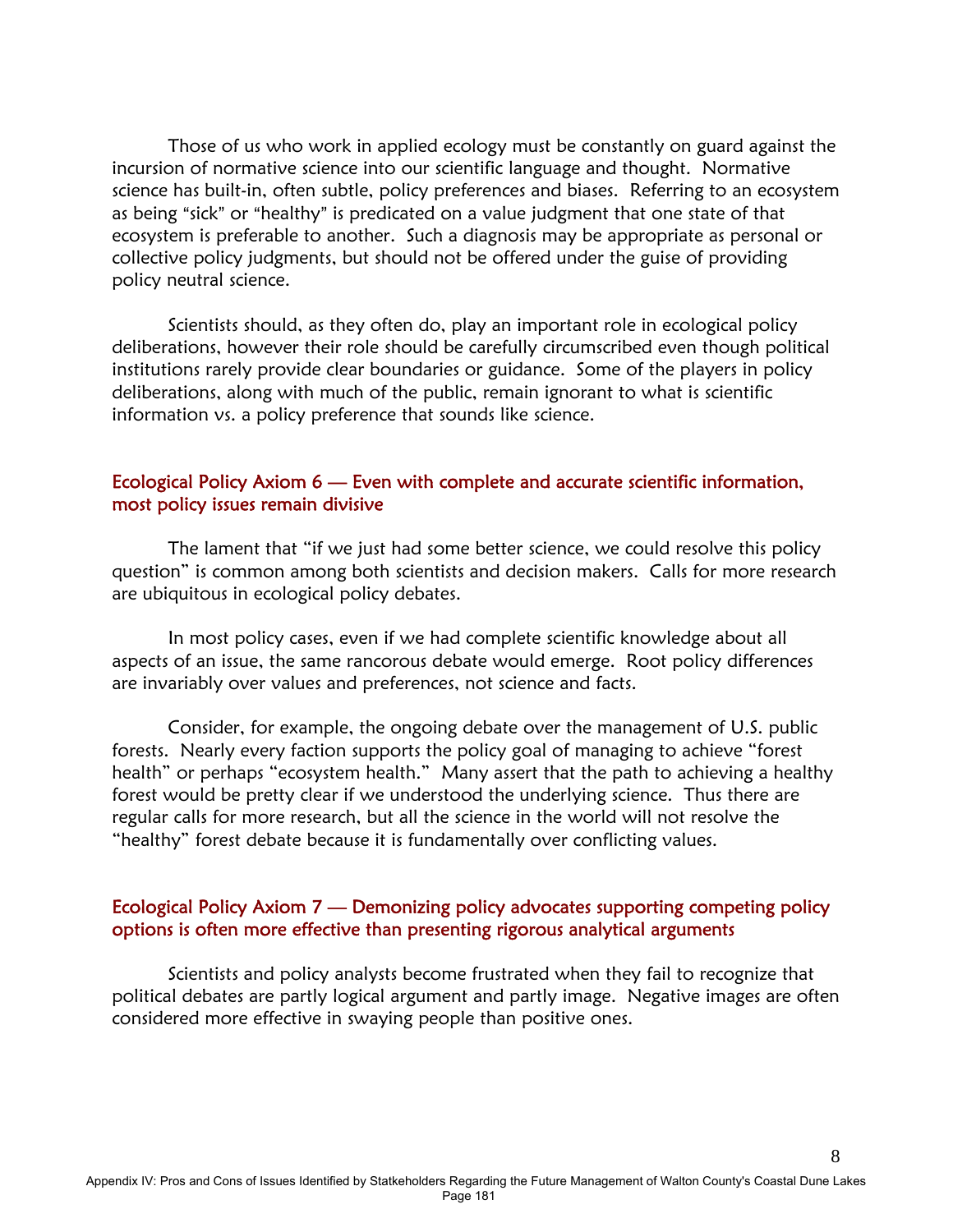In fractious ecological policy debates, proponents often spend more energy demonizing their opponents than sticking to rational policy analysis. My experience is that such tactics are often effective in policy debates; many people are moved by negative arguments.

 Consider salmon recovery in western North America. No one has ever argued that we *ought* to eradicate salmon. The conflict is over which of the myriad competing human priorities is most important — food, electricity, water, transportation, fishing, or a host of others. To label proponents of abundant electricity, efficient farming, cheap transportation, or consumptive fishing as "enemies of salmon" is unfair in policy debates. Rather, each policy choice or priority tends to constrain others.

#### Ecological Policy Axiom 8 — If something can be measured accurately and with confidence, it is probably not particularly relevant in decision making

 In my experience most scientists prefer to talk about things that they can measure with some degree of confidence. Fish population abundance, recruitment rates, optimal habitat, toxicity levels, and field surveys are within our comfort zone. We can put confidence limits on these numbers; we can duplicate the data gathering year after year; we can often forecast future conditions with some degree of confidence.

 In contrast, to policy makers the most important factors cannot be quantified or at least not quantified in a credible way. Examples of such unquantifiable but important factors are weighing the relative importance of electricity  $\nu s$ . the well-being of threatened species, balancing a prosperous farming sector  $\nu s$ . maintaining runs of wild salmon, or sustaining a high degree of personal mobility  $\nu s$ . a high level of air quality through emission regulations on automobiles.

 The disconnect between what matters most to policy makers and what can be measured by scientists is a reality that scientists should recognize. That reality will not likely change in the foreseeable future. In a pluralistic society, with a wide array of values and preferences competing for dominance, the ecological policy debate is usually centered around whose values and preferences will carry the day rather than over scientific information. Scientific information, as important and visible in policy debates as it often is, remains but one element in policy debates and is often a minor one.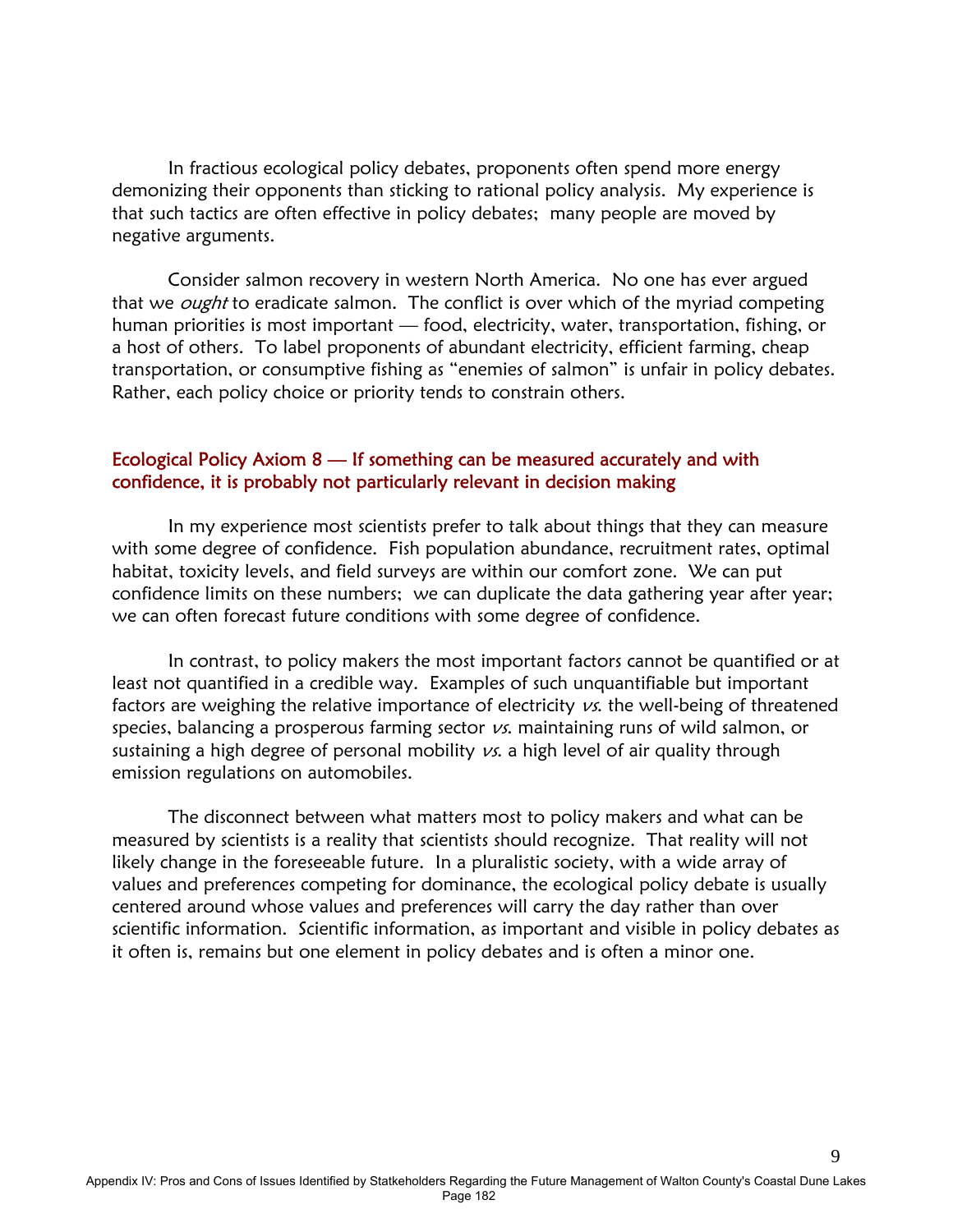#### Ecological Policy Axiom 9 — The meaning of words matters greatly and arguments over their precise meaning are often surrogates for debates over values

 In my experience, many citizens get frustrated in ecological policy debates because the advocates of various competing choices often seem to argue over semantic nuances rather than getting on with making decisions. The precise meaning ascribed to key words is important and is often the battleground over what policy option is ultimately selected.

 The debate over definitions is really a policy debate. How should pivotal words such as "ecosystem health," "sustainability," "degraded," "biological integrity," "endangered," "wild," and "impaired" be defined? Definitions chosen will lead (at least in the mind of the uninformed) to a particular policy option. Thus, the debate over what might appear to be semantic nuances is really a surrogate debate over values and policy preferences.

 The term "biological integrity" is a case in point. It is a term included in some environmental statutes although the meaning is ambiguous. Integrity is often defined as the status of a biotic condition relative to a pristine ecological state (unaffected by humans) or as close to a pristine state as can be found. Therefore, ecosystems with higher biotic integrity are closer to the pristine state (unaltered) and those with lower biotic integrity are different (altered). So far, no policy preference has been explicitly stated, but what happens in general discussions when an ecosystem is described as having high biotic integrity? Most listeners undoubtedly *assume* that such a condition must be a good thing and that pristine ecosystems must be inherently more desirable than altered ecosystems. This leap of interpretation cannot be made unless ecosystems closer to the pristine condition are *assumed* to be preferable or more desirable. Nothing in the science or technical analysis says that high or low biotic integrity is inherently preferable.

 Because certain definitions tend to help support one particular policy preference, participants in policy debates devote considerable energy to trying to get their definitions adopted.

#### **Conclusion**

 Many of today's ecological policy issues are contentious, socially divisive, and full of conundrums. They are, however, typical of those that professional natural resource and environmental scientists will confront for the foreseeable future. Those of us who provide information to help inform the participants involved in ecological policy debates need to be cognizant of and appreciate the importance of scientific information, but we also must recognize the reality that scientific information is just one element in complex political deliberations in a democracy.

10